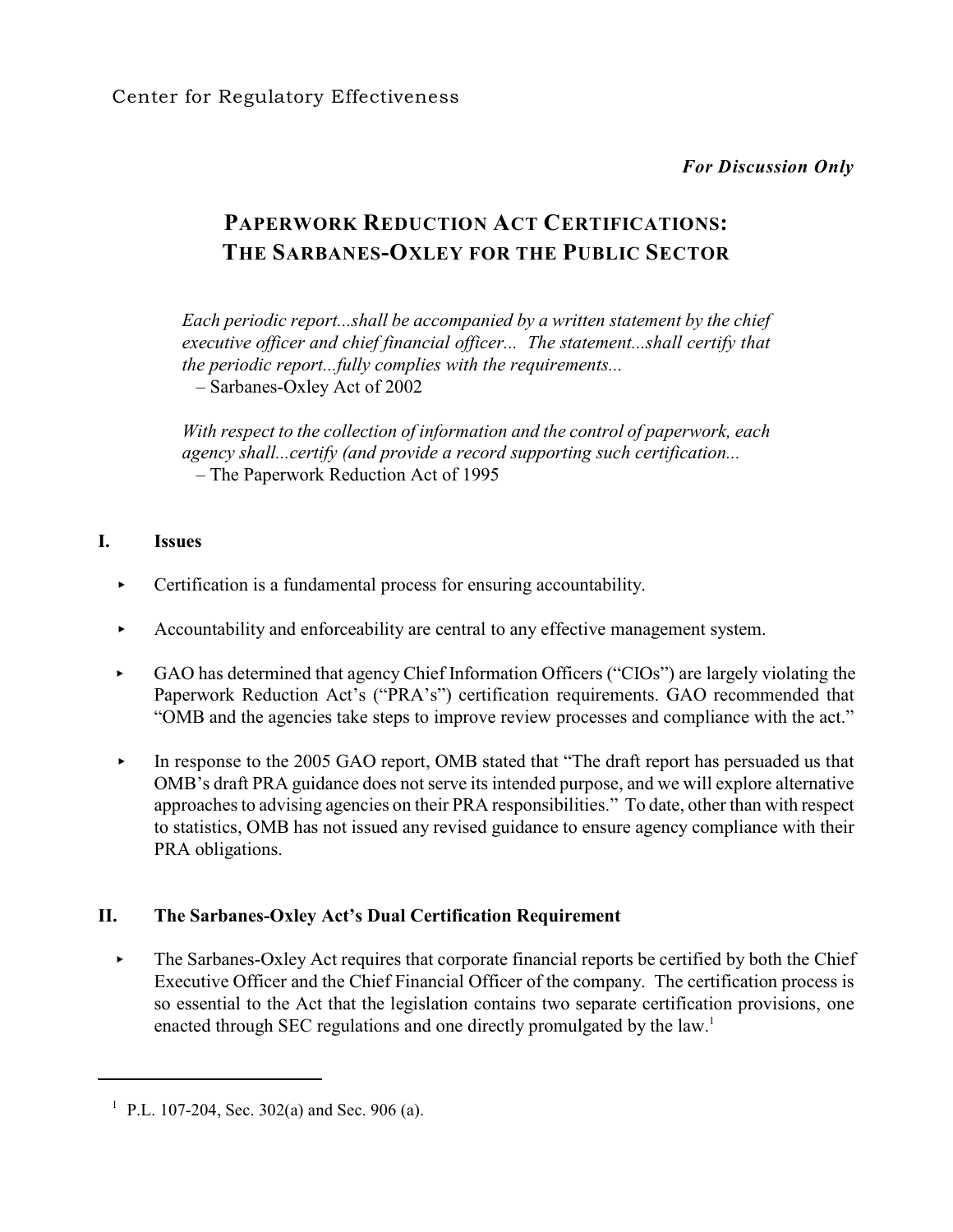# Center for Regulatory Effectiveness

- The certifications attest that the company's reports are fully compliant with applicable legal requirements and "that information contained in the periodic report fairlypresents, in all material respects, the financial condition and results of operations of the issuer."<sup>2</sup>
- $\blacktriangleright$  Thus, there are two key aspects to the Sarbanes-Oxley certifications:
	- 1. Formal compliance with specific statutory requirements; and
	- 2. Over and above such compliance, that the publicly disseminated reports fairly and completely presents information.
- $\triangleright$  The Act's requirements that: 1) certified reports "not contain any untrue statement of a material fact or omit to state a material fact...;"<sup>3</sup> and 2) the SEC issue rules requiring companies to disclose whether they have a process for ensuring the "full, fair, accurate, timely, and understandable disclosure in the periodic reports..."<sup>4</sup> incorporate principles that are the basis of the standards in the Information Quality Act.<sup>5</sup>
- $\triangleright$  The statute imposes harsh criminal penalties on officials who knowingly certify a report that "does not comport with all the requirements" set forth in the Act; up to twenty years in prison and a \$5,000,000 fine.

### **III. Why the Sarbanes-Oxley Act Requires Certification of Financial Reports**

- < "It reasonable to expect that corporate officers stand behind the company's public disclosure and be subject to sanction should they violate that certification."<sup>7</sup>
- $\blacktriangleright$  There is the need "to give legislative teeth to a number of the recommendations that President Bush called for...requiring the CEO and CFO to personally vouch for and certify to the veracity,

- <sup>4</sup> Ibid., Sec.  $406(c)(2)$ .
- $5$  P.L. 106-554 § 515.
- $6$  P.L. 107-204, Sec. 906(a). [Emphasis added].
- $^7$  House Report, 107-404, Minority Views.

 $2$  P.L. 107-204, Sec. 906(a).

 $3$  Ibid., Sec. 302(a)(2).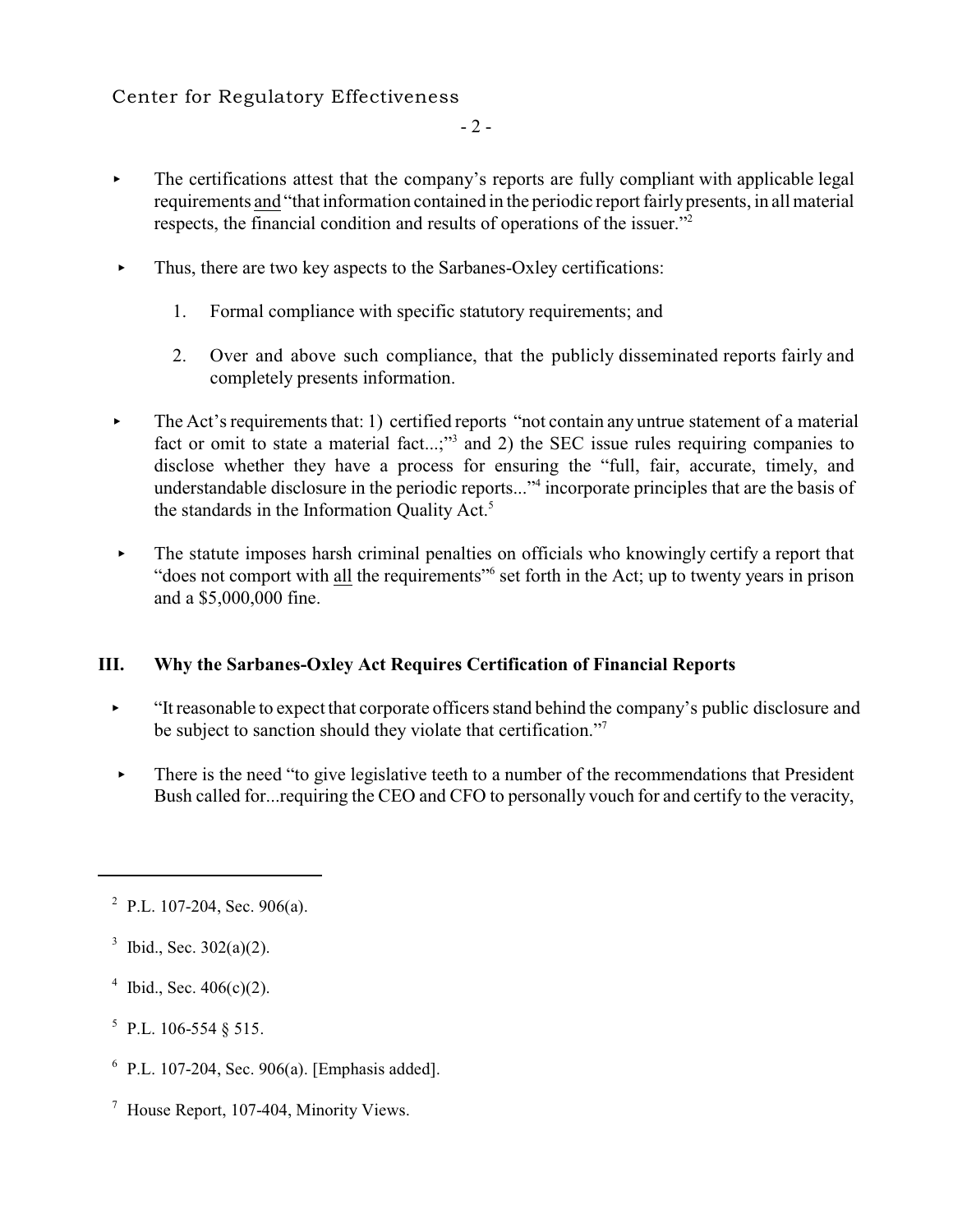- 3 -

fairness of their company's public disclosures, including their financial statements and certification that certain internal control procedures are in place..."<sup>8</sup>

- $\triangleright$  The Chairman of the SEC explained that "[n]ew requirements coming out of the Act, such as the personal certification by CEO's and CFO's of their companies' financial disclosures...will strengthen companies in the long-run if they focus on the underlying intent of the Act rather than on mere compliance."<sup>9</sup>
- $\blacktriangleright$  The Chairman of a small to mid-size company testified that the "certification process has been a disciplining process for executives...and that disciplining process has filtered down to others within the company who report to them. From the board's perspective, it has provided us with additional comfort as to our ability to rely on management's representations..."<sup>10</sup>
- < Thus, the functions of an **enforceable** certification requirement are to:
	- 1. Establish personal accountability for the quality of an organization's information disseminations; and
	- 2. Strengthen the organization itself.

### **IV. The Paperwork Reduction Act's Dual Certification Requirement**

 $\triangleright$  The PRA requires that Information Collection Requests ("ICRs") be certified as complying with a set of statutory requirements. The certification process is so essential to the Act that the legislation contains two separate certification provisions, one requiring certification and documentation that the proposed ICR complies with all applicable requirements,<sup>11</sup> and another provision directly prohibiting an agency from conducting or sponsoring a collection of

 $10$  Ibid., p. 181.

<sup>11</sup> P.L. 104-13, Sec. 3506 (c) (3).

<sup>&</sup>lt;sup>8</sup> H.R. 3763—The Corporate and Auditing Accountability, Responsibility and Transparency Act of 2002, Hearings Before The Committee On Financial Services: U.S. House of Representatives, One Hundred Seventh Congress, Second Session, March 13, 20; April 9, 2002, p. 145.

<sup>&</sup>lt;sup>9</sup> Senate Hearing 108-107, Hearings before The Committee On Banking, Housing, and Urban Affairs, United States Senate, One Hundred Eighth Congress, First Session, On the Dramatic Change Across the Corporate Landscape to Reestablish Investor Confidence In the Integrity of Corporate Disclosures and Financial Reporting, September 9, 23, and October 2, 2003, p. 7.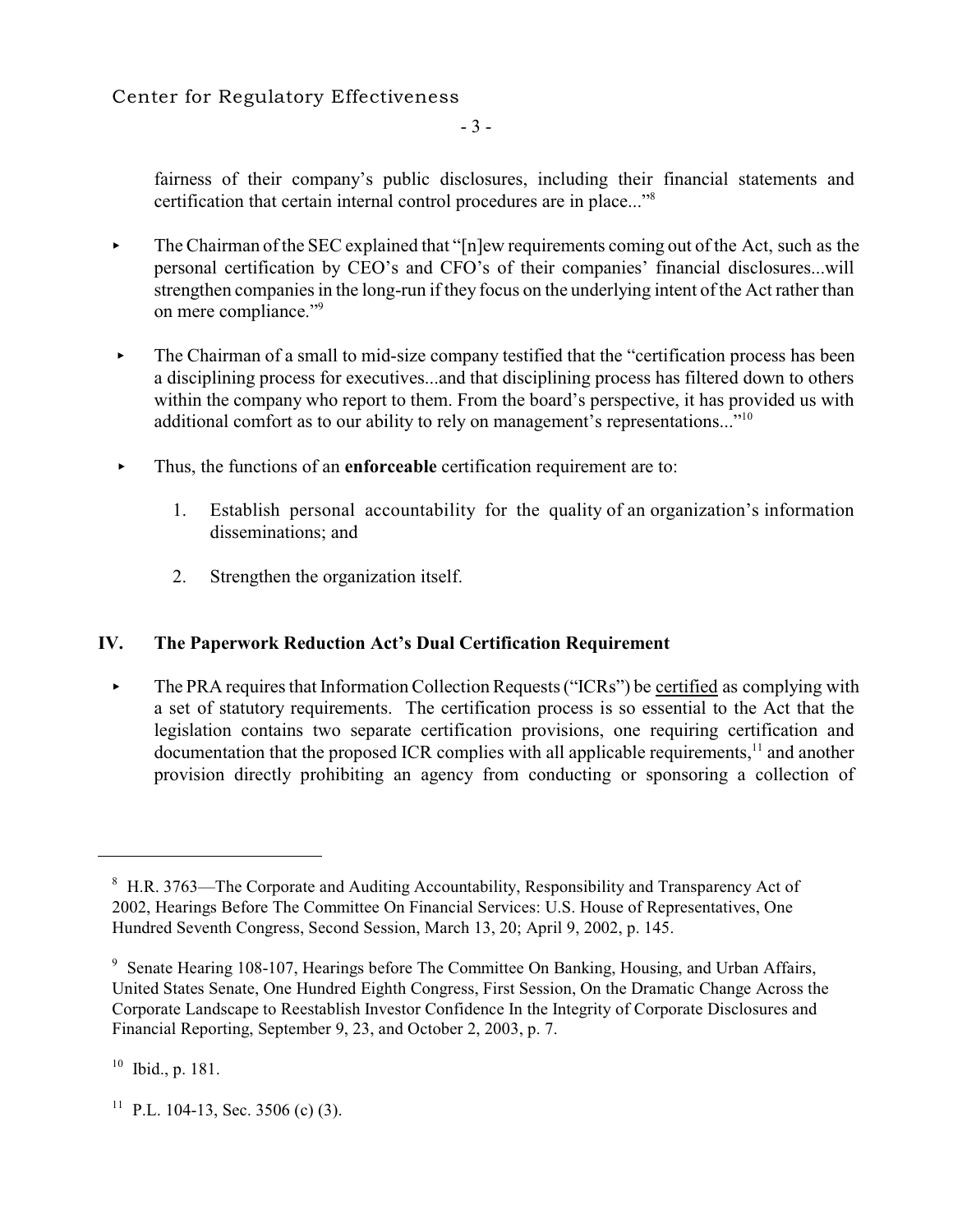Center for Regulatory Effectiveness

- 4 -

information unless they have provided the required certification to the Office of Management and Budget ("OMB").<sup>12</sup>

- The PRA certification attests that an official "sufficiently independent of program responsibility to evaluate fairly whether proposed collections of information should be approved"<sup>13</sup> has reviewed the proposed collection of information and determined that it complies with ten specific PRA requirements.
- $\blacktriangleright$  The centrality of the PRA certifications themselves to Congressional intent is further made evident by the Small Business Paperwork Relief Act of 2002 ("SBPRA"). In this law, Congress created an additional paperwork reduction duty for agencies with respect to small business, specifically that "in addition to the requirements of this chapter regarding the reduction of information collection burdens for small business concerns...make efforts to further reduce the information collection burden for small business concerns with fewer than 25 employees." Even though Congress created a new, legally-binding PRA information collection burden relief obligation on agencies, they did not establish an  $11<sup>th</sup>$  certification. This Congressional decision highlights the importance and gravity of the certifications themselves and that they are not simply a check-list of information collection obligations.
- In addition to the ten certifications required by the PRA, OMB has also stated that they "will approve only those information collections that are likely to obtain data that will comply with the OMB and agency information quality guidelines."<sup>14</sup>
- $\blacktriangleright$  Thus, there are two key aspects to the PRA certifications:
	- 1. Formal compliance with statutory requirements; and
	- 2. A fair evaluation by an independent official as to the agency's compliance.
- $\triangleright$  The PRA requirements for certification of a fair and independent compliance assessment parallels requirements in the Sarbanes-Oxley Act and other securities laws.
- The PRA differs significantly from Sarbanes-Oxley in that the PRA does not contain an explicit judicially reviewable enforcement mechanism.

<sup>&</sup>lt;sup>12</sup> Ibid., Sec. 3507 (a) (1) (c).

 $13$  Ibid., Sec. 3506 (c) (1).

 $14$  John D. Graham, Memorandum for President's Management Council, "Agency Draft Information Quality Guidelines," June 10, 2002.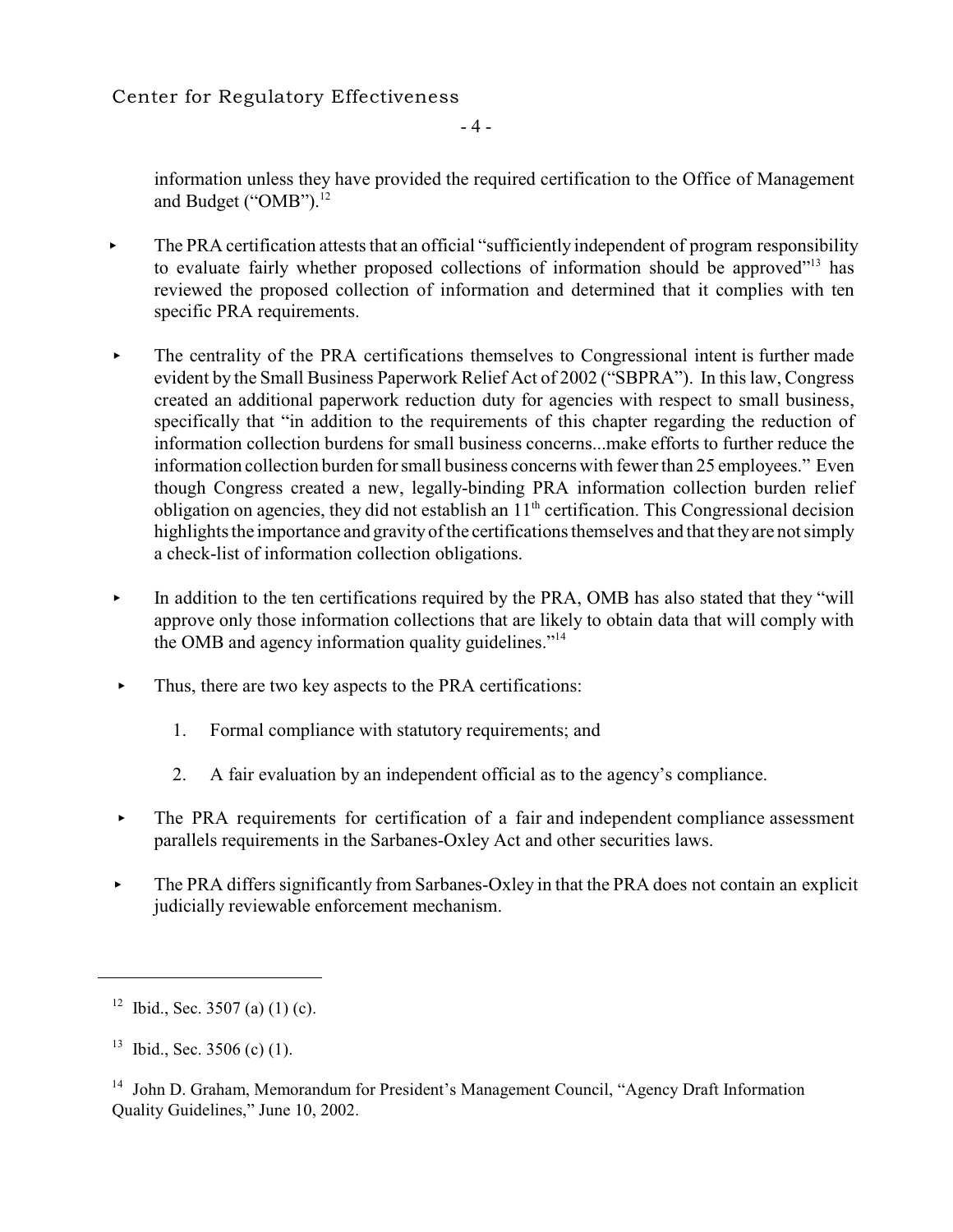#### - 5 -

# **V. The Crucial Role of Executive Branch Certifications**

- < OMB oversees certifications byExecutive Branch agencies on multiple issues which are crucial to the proper functioning of the government and the national interest. With the exception of the PRA, OMB take these certifications are taken very seriously.
- $\triangleright$  For example, with respect to information systems security certifications required under the Federal Information Management Security Act ("FISMA"), OMB plays a strong, pro-active role ensuring proper certification even though the National Institute of Standards and Technology ("NIST") is the lead FISMA agency. An OMB memo to the Chief Information Officers Council ("CIO Council") explained that:
	- "A certification review is the last step after all of the above activities are completed and approved by agency management"; and
	- "The certification review should contain sufficient supporting documentation describing what has been tested and the results of the tests."<sup>15</sup>
- $\blacktriangleright$  The above OMB certification requirements parallel key aspects of the PRA certification process, specifically that certification follows completion and approval of the underlying tasks and that the agency certification needs to be objectively documented.
- < OMB has also established, pursuant to statutory authority, a certification program for senior federal contracting officers. OMB, in a Memorandum to Chief Acquisition Officers, explained that the "certification process, including verification and assessment of applications, will be managed by each agency." More significantly, the Memorandum stated that the Federal Acquisition Institute, which is an organization under OMB's Office of Federal Procurement Policy, oversees and administers the certification program and,
	- "shall periodically review agencies' implementation to ensure that the program remains rigorous and that the standards for certification for education, training, experience, and continuous learning are consistently applied by all civilian agencies."16

<sup>&</sup>lt;sup>15</sup> <http://csrc.nist.gov/drivers/documents/WhatAgencycandonow-OMB-memo.pdf>.

<sup>&</sup>lt;sup>16</sup> [http://www.whitehouse.gov/omb/procurement/acq\\_wk/fac\\_contracting\\_program.pdf](http://www.whitehouse.gov/omb/procurement/acq_wk/fac_contracting_program.pdf).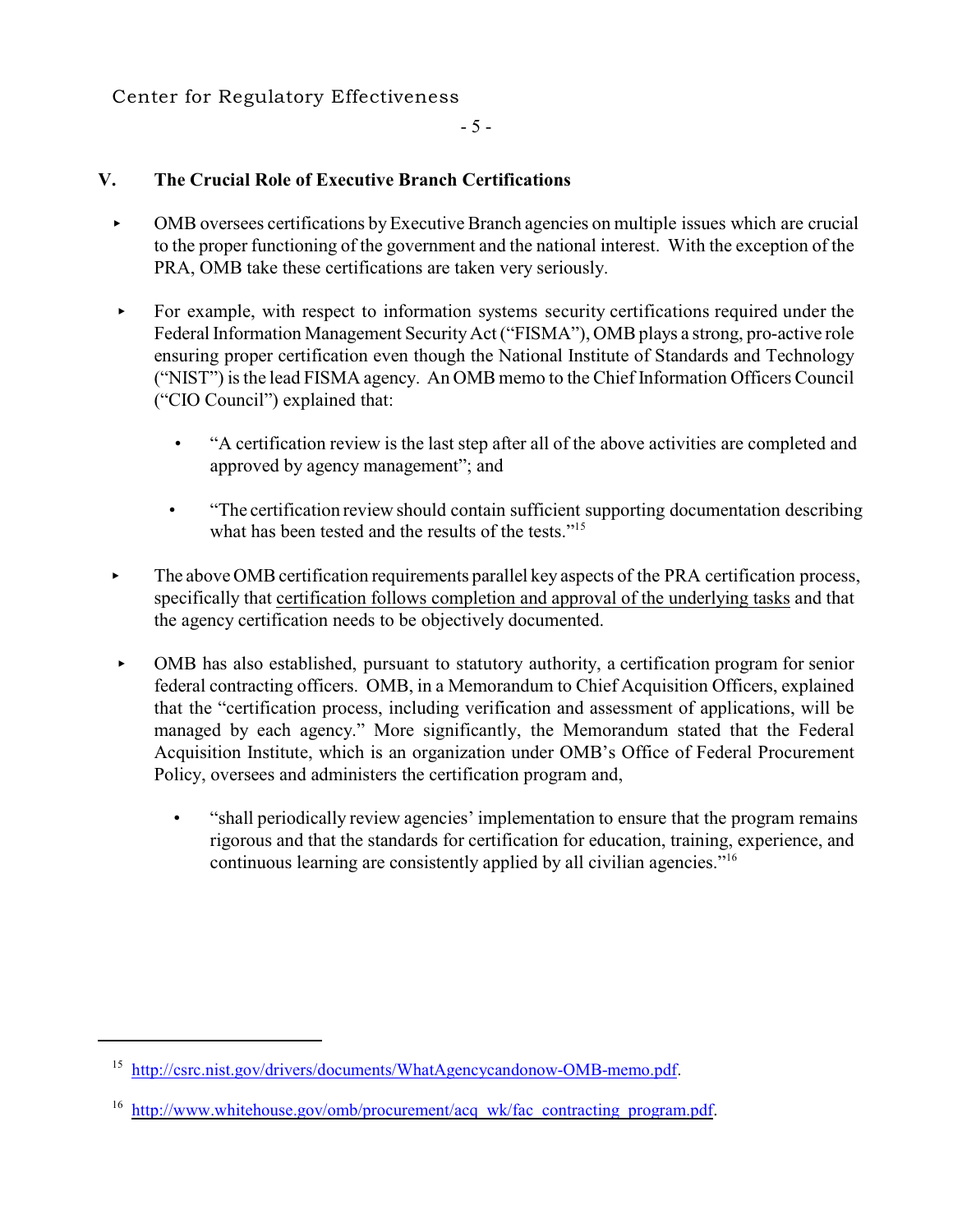# **VI. Agency CIOs Are Not Complying with The Paperwork Reduction Act Certification Requirements**

- 6 -

• One crucial difference between agency CIOs and their private sector counterparts was explained by the Treasury Department's CIO in testimony before Congress. The Treasury CIO testified that,

> *As public employees we must abide by statutory and regulatory requirements unique to the Federal Government. We agree that these requirements are important and necessary to guarantee the integrity of our actions for our citizens*.... 17

- The Treasury CIO also testified that "CIO's must demonstrate value and earn credibility to be effective."
- **Example 1** Despite the duty of agency CIOs to abide by statutory requirements, GAO found widespread noncompliance with the PRA, including making inappropriate certifications.
- < GAO testified before Congress that their review "of 12 case studies showed that CIOs provided...certifications despite often missing or inadequate support... Further, although the law requires CIOs to provide support for certifications, agency files contained little evidence that CIO reviewers had made efforts to improve the support offered by program offices."<sup>18</sup>
- < CIO certifications are often merely *pro forma*, completely lacking in substance. For example GAO noted that the assertion from one agency that "We have attempted to eliminate duplication within the agency wherever possible" provided "no information on what efforts were made to identify duplication or perspective on why similar information, if any, could not be used. Further, the files contained no evidence that the CIO reviewers challenged the adequacy of this support or provided support of their own to justify their certification."<sup>19</sup>
- **Example 5 Following GAO found were so severe that "none of the case examples contained support that** addressed how the agency ensured that the collection was the least burdensome necessary."<sup>20</sup>

 $19$  Ibid, p. 12.

 $20$  Ibid., pp. 13-14. [Emphasis added].

<sup>&</sup>lt;sup>17</sup> Statement of Jim Flyzik, Chief Information Officer, Department of the Treasury, Vice Chairman, CIO Council before the Subcommittee on Government Management, Information, and Technology, Committee on Government Reform, March 24, 2000.

<sup>&</sup>lt;sup>18</sup> United States Government Accountability Office, Testimony Before the Subcommittee on Regulatory Affairs, Committee on Government Reform, House of Representatives, " PAPERWORK REDUCTION ACT: Burden Reduction May Require a New Approach," Statement of Linda D. Koontz, Director, Information Management, GAO-05-778T, pp. 3-4.